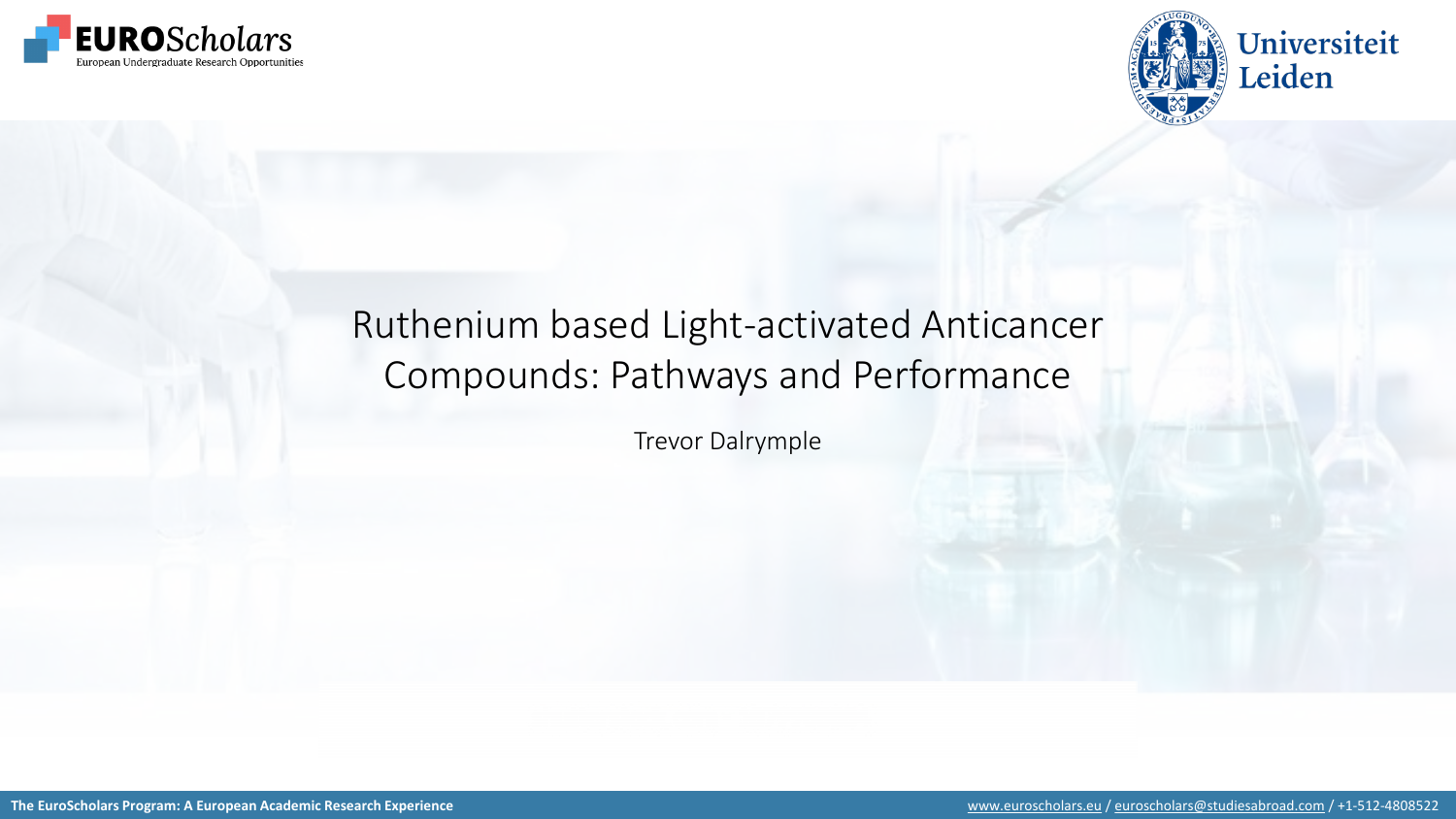

# About me…

### **Biochemistry and Molecular Biology**

Third-year bachelor student Euroscholars

### **Research Background:**

Lipid quantification for Bombus *impatiens* Colony transportation and gene expression in Apis *mellifera*





# **MICHIGAN STATE** UNIVERSITY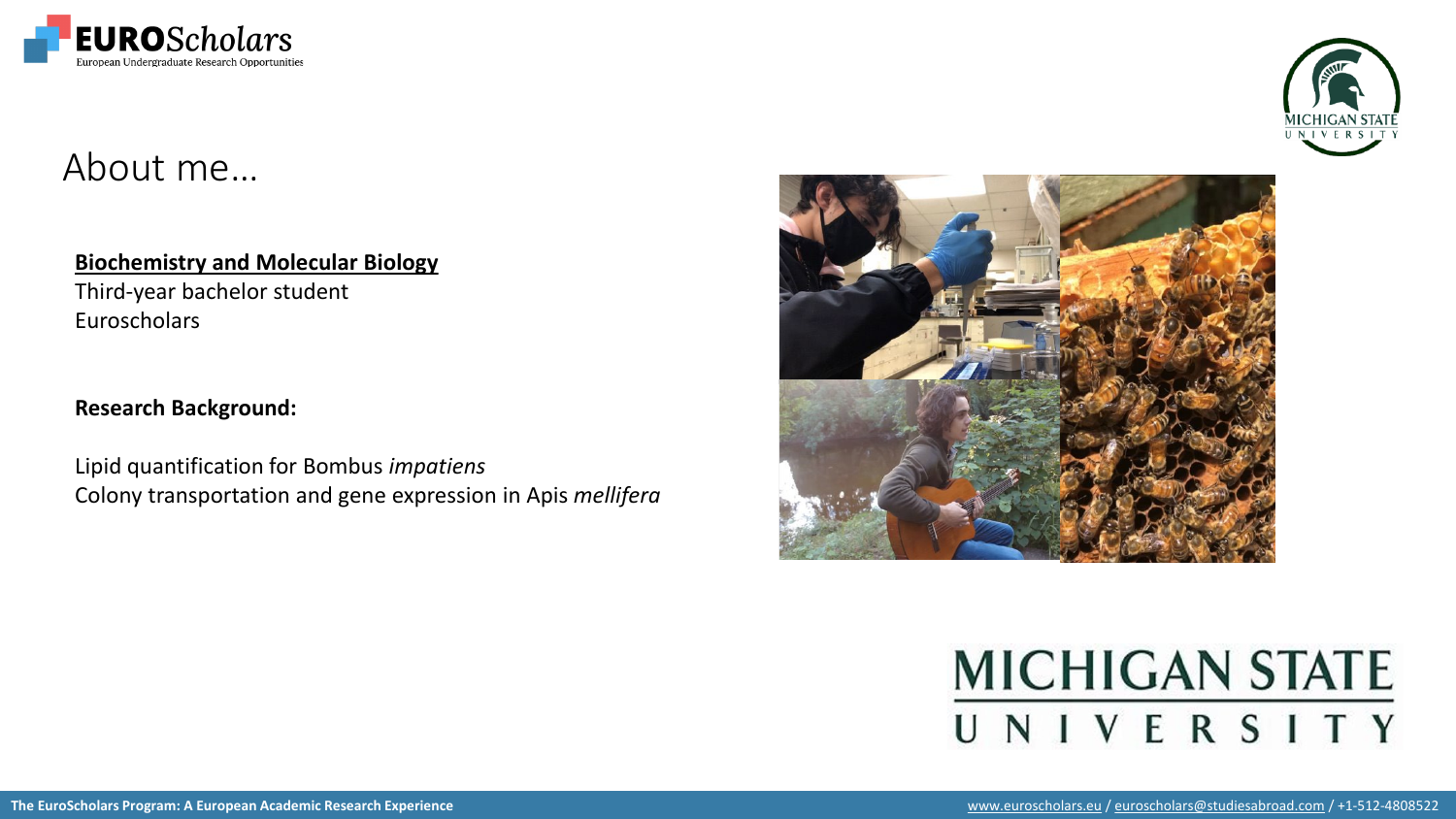

### PDT (Photodynamic Therapy)

#### $O<sub>2</sub>$ Type II P<sub>S<sub>E</sub></sub> **Excited singlet state** Intersysten **ROS**  $O<sub>2</sub>$ **Excited triplet state** crossing Type I fluorescence biomolecule phosphorescence PS Ground singlet state

### PACT (Photoactivated Chemotherapy)



## Project Background

- Benefits of light activation
- Metallocompounds
- Pathways of photoactive treatment
- Why PACT?



Cisplatin

 $Cl_{\prime\prime}$ <sub>N</sub>NH<sub>3</sub>

 $C<sub>l</sub>$ 

 $NH<sub>3</sub>$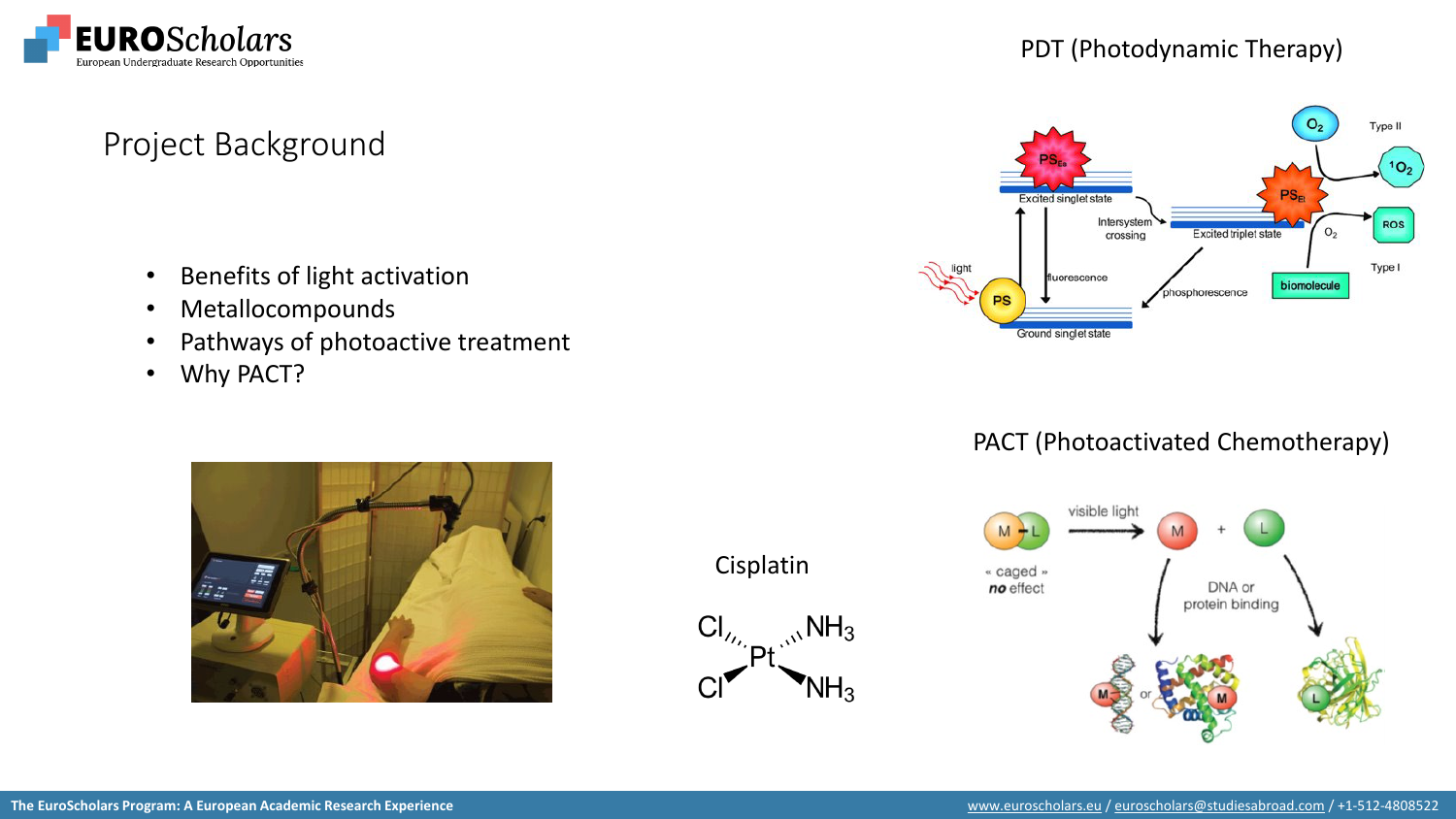

Project Aim: Investigate the differences between PDT and PACT Ru-peptide compounds and their effect on U87MG cancer cells



My Ru-Peptide compounds:

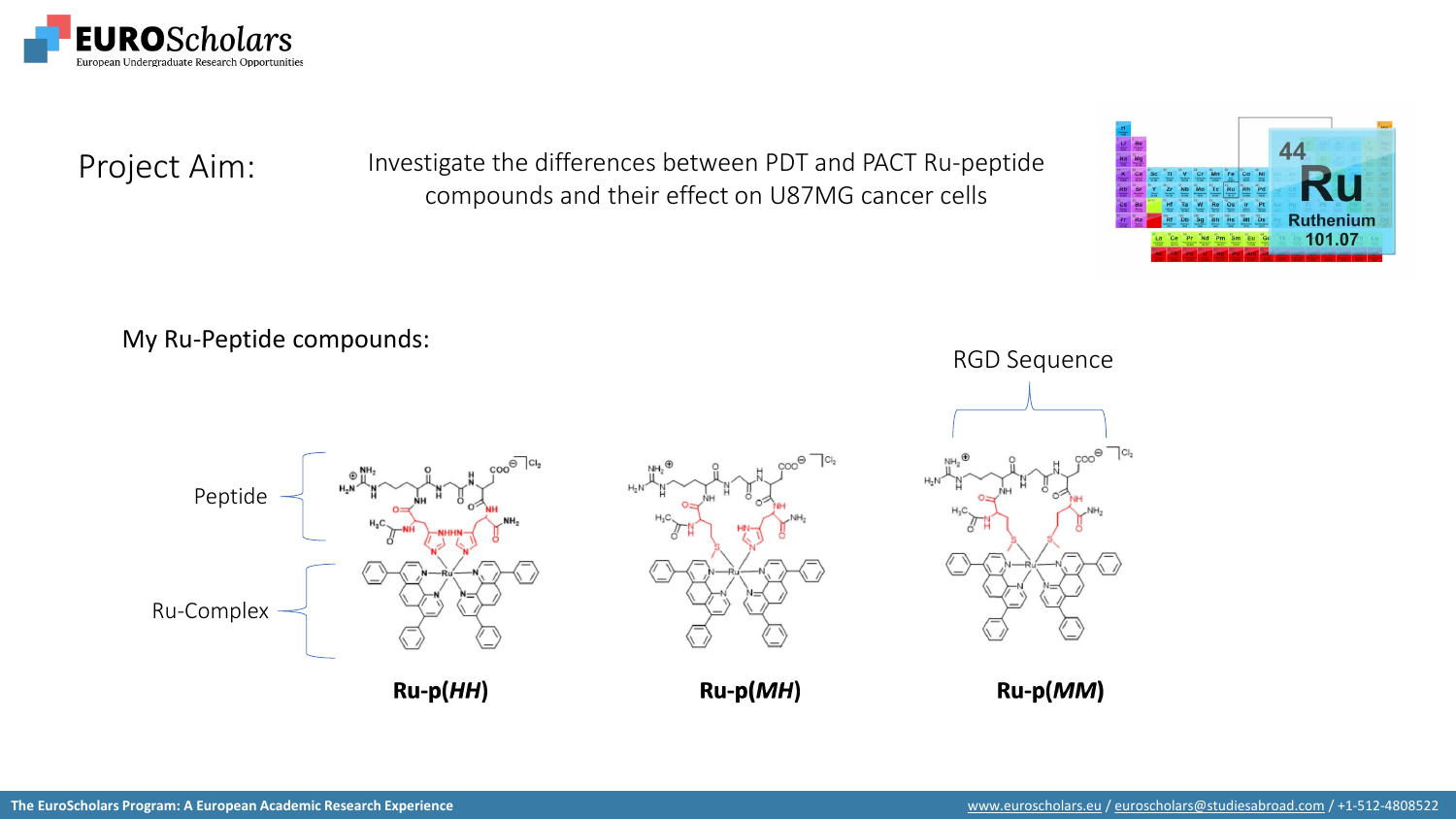

## U87MG: Primary Human Glioblastoma

ሽሽሽሽ

101

**Active** 

- Brain tumor
- Integrin positive cell line

Extracellular

Cytoplasmic

Inactive

ATCC Number: HTB-14 Designation: **U-87 MG** 



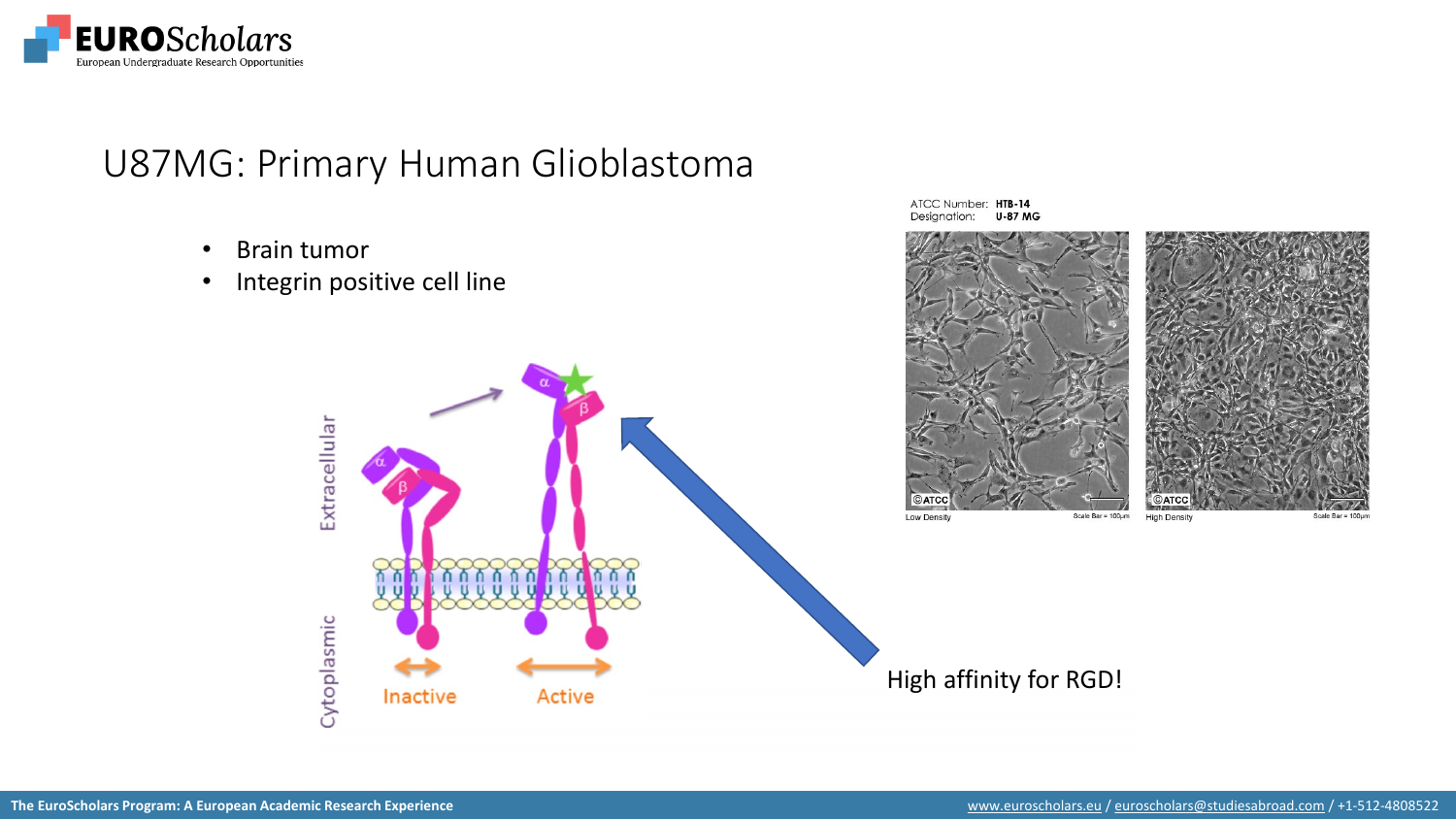

### Project Goals

- Collect cytotoxicity data in multiple conditions (normoxia/hypoxia)
- 3D Tumor spheroid studies
- ROS generation studies
- Apoptosis/mode of cell death
- Uptake mechanisms